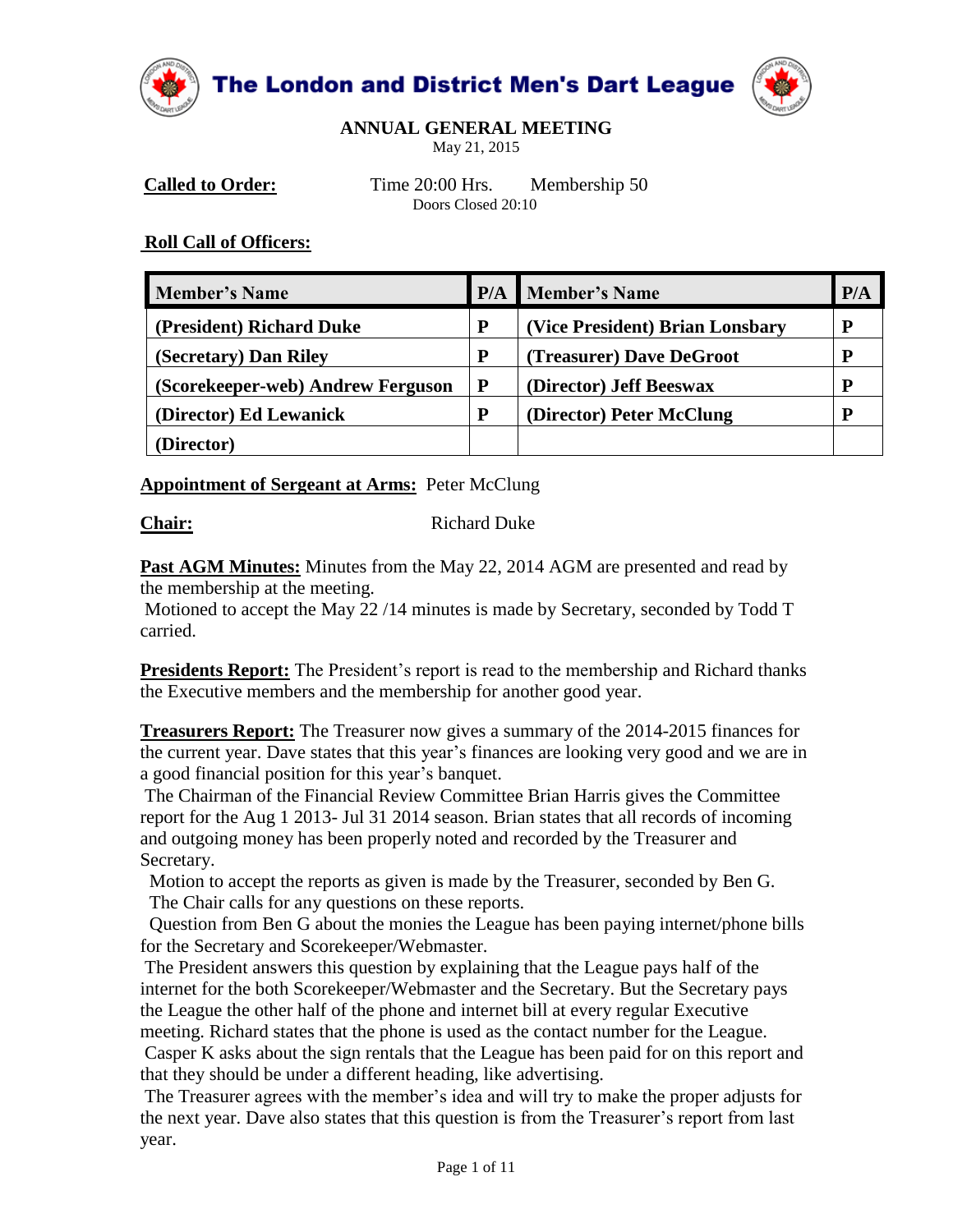



# **ANNUAL GENERAL MEETING**

May 21, 2015

**Treasurers Report:** A question from Mark A asking about the League start up costs and what goes into the amount shown in this report.

The Treasurer states that the various startup costs that the League has every year which includes registration night, set up day, Executive shirts and oche line chains.

The President adds in that any past Board members here tonight already know how much time it takes to register the League and then divide it up on the following Sunday which takes all day usually, Richard explains to the Membership.

The Chair now calls for a vote on both the Treasurer's Report and Financial Committee Report. Both reports are carried

**Secretary's Report:** The Secretary discusses his report with the membership. Dan explains some of the matters that were pointed out in this report.

A motion is made by the Secretary to accept this report as given, seconded by Dave T. The Chair calls for any questions on the Secretary's report.

Hearing no question, the Chair now asks for a vote on the Secretary Report, carried

**Honorariums:** The Chair now addresses the Rule 2.2.13 that deals with the monies that the Executive is paid for their honorariums.

Dave T motions that the Executive get paid the honorariums, seconded by Dave S carried.

**New Business:** The Chair now addresses the charities for this year. The Chair states that the League has \$2,400.00 for the charities this year.

A motion is made by John Mc that the League top up the charity money up to a total of \$ 2,500.00, seconded by Ben G carried.

The Chair now opens up nominations for this year's charities, Richard notes that it has been tradition that only the Youth Darts (Moose Lodge 1300) get a charity check each year and that any charities that received a check from the League last year will not be eligible for nomination this year.

Other than the Youth Darts the following charities nominated are Junior Diabetes, Heart and Stoke Fund, Beast Cancer Soc., Sunshine Foundation, Homeless Veterans Fund, Men's Mission and Boys and Girls Club

The Chair notes that we will only give money to four of these charities nominated since the Youth Darts charity will be the League's fifth (5) charity for this year and all charities will receive a cheque for \$500.00.

After a brief vote, the Chair announces that Youth Darts, Heart and Stroke Fund, Homeless Veterans Fund, Boys and Girls Club and Sunshine Foundation will be our charities this year.

The Chair now asks for a motion to pay these five (5) charities each \$500.00. Motion to give a \$500.00 cheque to each of the nominated charities is made by Dave T, seconded by Ben G, carried.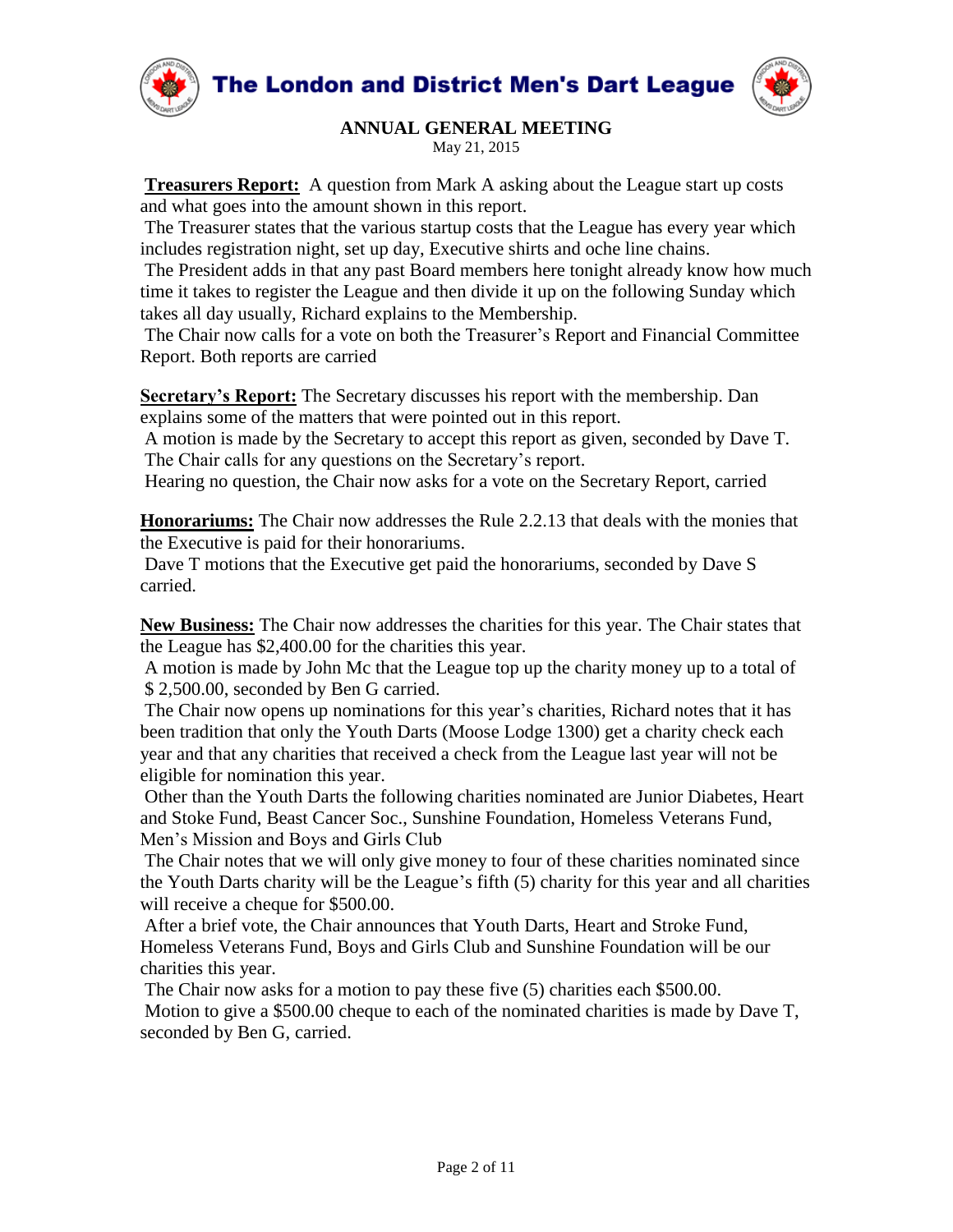



May 21, 2015

**New Business:** The Chair now addresses an issue that the team Intimadarters where involved in.

The President states that there was an investigation into a complaint against the team Intimadarters and the Board suspended four players from that team for the rest of the season.

The President invites two members from the Intimadarters to speak on their behalf about that incident and what has happened since.

Both Jeff S and Jake T state that they were charged with assault by the London Police. Both men state that the charges were dropped and that the players on the Intimadarters have learn a valuable lesson and they just want to play darts again.

The Chair opens up this part for any questions towards either Jeff or Jake.

Todd T asks about an apology from the players involved towards the player that was assaulted.

The President states that the Board didn't give them a chance to give an apology since it was before the courts.

Justin R states that maybe this team should not be allowed together next year.

Ben G states that there should be no tolerance given to the members of this team for the next few years if an issue like this one comes before the Executive.

John Mc states that it is a very good thing that these two men are here tonight to explain their situation and John motions that the League allow the Intimadarters to play again next year, seconded by Paul H, carried.

**Election of Officers:** The Chair now opens up the elections for the next year. The President asks Brian Harris to Chair the election with Rob Mc and Paul H helping with this Committee.

*Note from the Secretary: All nominated names have either an (S) to state he will stand for office or a (D) to decline the nomination for office beside their names.* 

Brian H now asks for nominations for the President of the Executive Board. Members nominated are Brian Lonsbary (D), Richard Duke (S) and Dave Twamley (S) Dave DeGroot (D) and John McGregor (D).

**New Amendments:** The Chair opens the amendment portion of the meeting.

The Secretary reminds everyone that all the proposed amendments are in the numerical order and will be place the same way in the Rulebook.

The President now states that the first amendments are housekeeping amendments trying to correct misspelling or wrong references to other rules.

Proposed by the Secretary

1) *Rule 3: Remove "10 Game Format (5th)" from this line.* Motion is seconded by Mark T.

The Chair now opens this motion for discussion, none asked.

The Chair now asks for a vote on this amendment, this amendment is carried.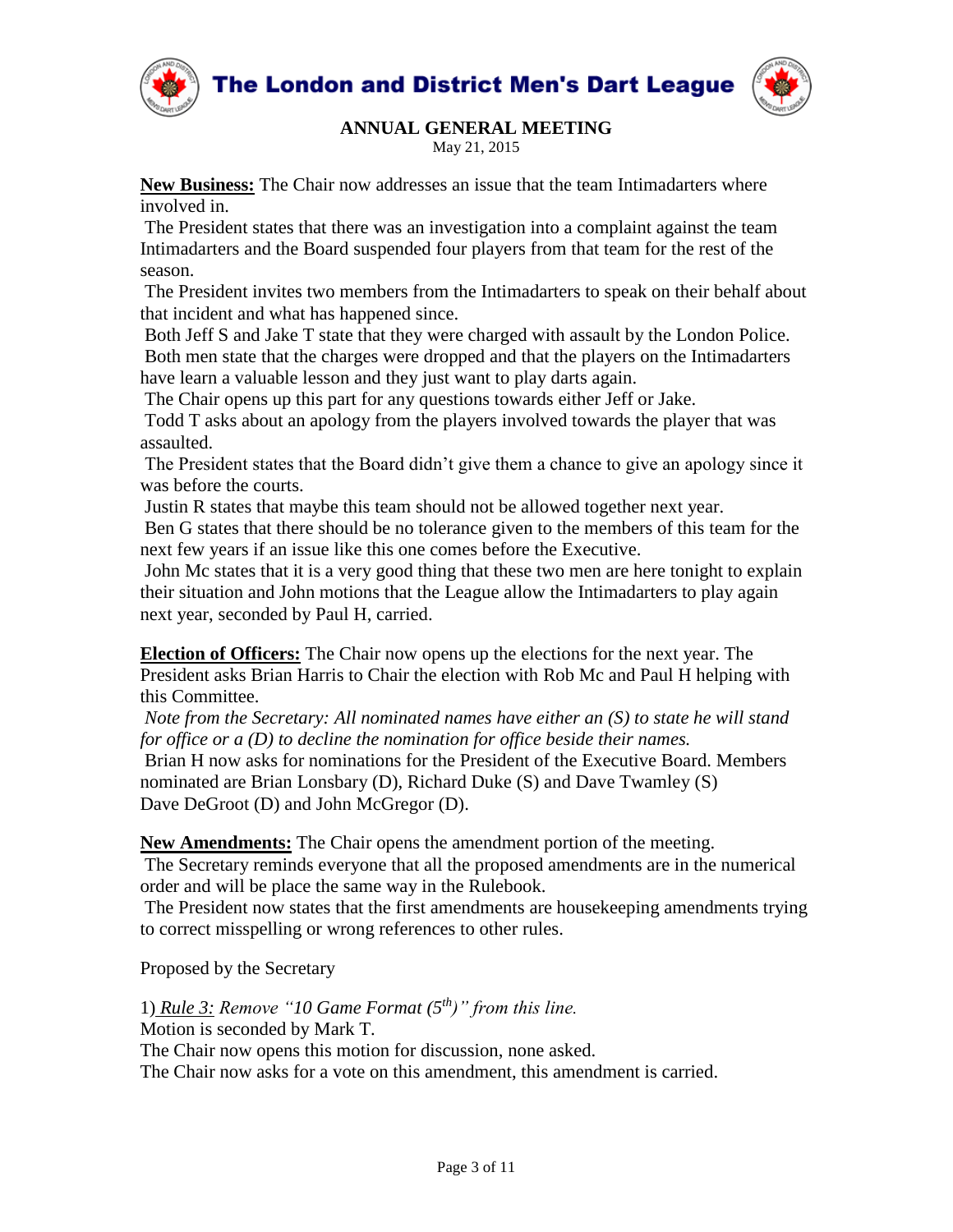



May 21, 2015

## **New Amendments:** Proposed by the President

2) *Delete this line in Rule 3:" To register as a player (Member) with the LDMDL requires a \$50.00 fee plus an extra \$5.00 fee for a total of \$55.00 dollars."*

*Replace deleted line in Rule 3 with:* "To register as a player (Member) with the LDMDL requires a fee to be determined by the Executive annually plus a \$5.00 fee to be allocated to the  $75<sup>th</sup>$  anniversary fund".

Motion is seconded by Rod O

The Chair now opens this motion for discussion.

Question from Caper K about the registration money for next year, will it change.

The President states that there will be no increase next year.

The Chair now asks for a vote on this amendment, this amendment is carried.

**Election of Officers:** The results of the election for President is now announced and the President for the next two-year term is Richard Duke

 Nomination for Vice President is now opened members nominated Brian Lonsbary (S), Dave DeGroot (D), Dave Twamley (S) and John McGregor (D).

**New Amendments:** Proposed by the President

*3) Change to Rule 5:* Thursday night start times to 7:30pm (from 8:00pm) for all regular play.

Motion is seconded by Todd T

The Chair now opens this motion for discussion.

 Various questions from the membership around the starting time and the difficulty of players who do their best to make it to the venues by 8pm now, this new starting time will be almost impossible for those members at least.

The Chair now asks for a vote on this amendment, this amendment is defeated

**Election of Officers:** The results of the election for Vice President is now announced and the Vice President for the next two-year term is Brian Lonsbary

Nominations for Treasurer are now opened, Dave DeGroot (S)

 With no other members nominated Dave DeGroot is the Treasurer for the next two-year term.

 Nominations for Secretary are now opened, Dan Riley (S), Andrew Ferguson (D). With no other members nominated Dan Riley is the Secretary for the next two-year term.

 Nominations for Scorekeeper are now opened, Andrew Ferguson (S), Jeff Beeswax (D), Ben Garner (S).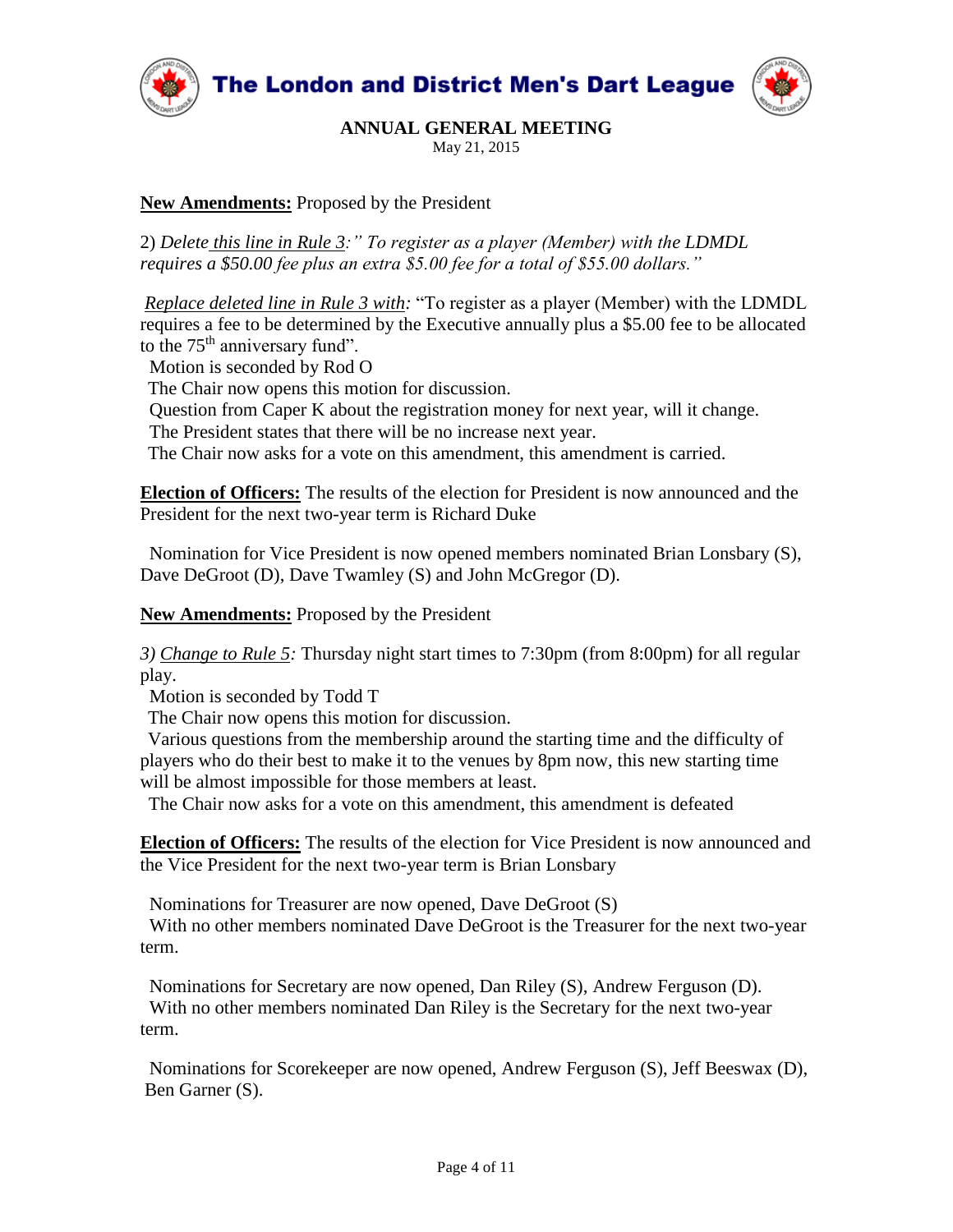



# **ANNUAL GENERAL MEETING**

May 21, 2015

#### **New Amendments:** Proposed by the President

4) *New to Rule 5:* All League tournaments will start at 7:30pm.

Motion is seconded by Derek T.

The Chair now opens this motion for discussion.

 After discussion on this amendment a motion to this motion by John Mc to have this amendment will now read "All League Thursday night tournaments will start at 7:30 (19:30), seconded by Terry P.

 The original proposer agrees with this amendment to his original motion and is now carried after a vote.

Proposed by the Vice President

5) *New to Rule 5:* The Executive has the right to hold tournaments on a Saturday to promote the League.

Motion is seconded by Richard G.

The Chair now opens this motion for discussion.

 Various questions from the membership about the motion are now asked with the Vice President stating his reasons.

 The Vice President states that the idea behind this motion is to allow the Board to run extra tournaments other than the normal. Brian says that no money from the League will be used only the monies raised will be paid out and these tournaments may bring people out that are not playing in the League now.

The Chair now asks for a vote on this amendment, this amendment is carried.

**Election of Officers:** The results of the election for Scorekeeper is now announced and the Scorekeeper for the next two-year term is Andrew Ferguson

The Secretary now does a Point of Order since the next election of officers is the Directors (4) positions and motion no. 19 has bearing now the duties of the Directors. The Chair agrees with the Point of Order and motion no. 19 is now discussed.

**New Amendments:** Proposed by John McGregor

#### 19) *Rule 12.4: PART 6 presently reads: Secretary will also accept any protests by email made within seven (7) days of the occurrence.*

*The Executive Board may appoint a member of the League to be assistant Secretary if necessary. He shall perform the normal duties of Secretary, if called upon to do so. The assistant Secretary will not have voting privileges at Executive board meetings.*

John Mc states, for the sake of future good order and continuity in the important position of Secretary, it is proposed that this should now read: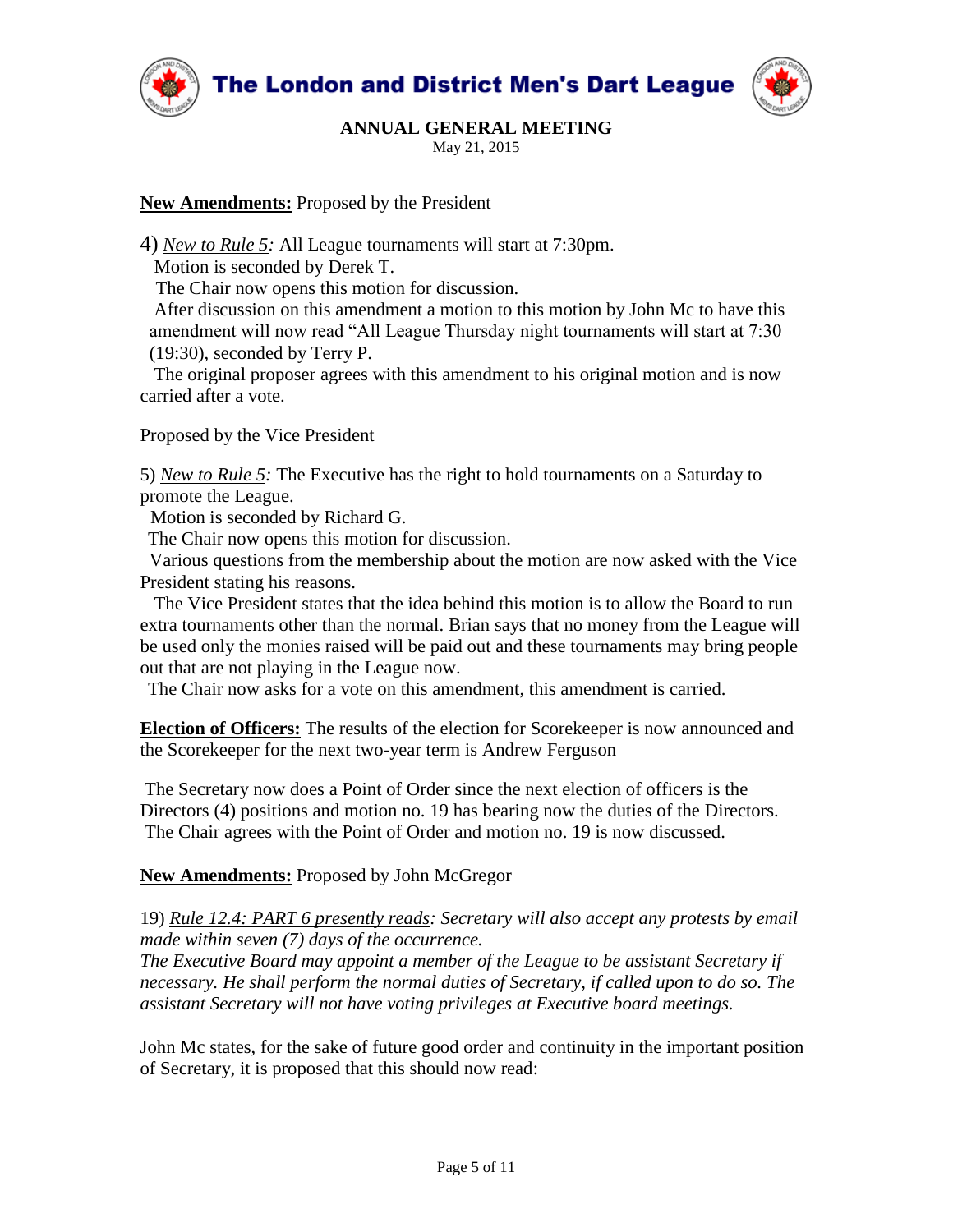



# **ANNUAL GENERAL MEETING**

May 21, 2015

### **New Amendments:** Proposed by John McGregor

*Change to Rule 12.4 Part 6:* Secretary will also accept any protests by email made within seven (7) days of the occurrence

The Executive Board must appoint one of the elected Directors to take up the position of Assistant Secretary in addition to the normal duties of a Director.

The Assistant Secretary will, in the eventuality of the Secretary being unable to perform his duties, take on the full time position of Secretary and all duties attendant to that position.

The Secretary will ensure that the Assistant Secretary is made aware of how the minutes are constructed and produced and how all files are maintained. Further, he will ensure that the Assistant is fully conversant with the Constitution and the Rules of the League and is aware of the use of Roberts Rules of Order.

Motion is seconded by Casper K.

The Chair now opens this motion for discussion.

The Secretary now addresses this amendment and gives a quick break down of his duties to the membership and the possibility of the Secretary training a new assistant every year.

Todd T asks that if this amendment is passed will the Assistant Secretary share the duties with the Secretary.

 John Mc states that he put this amendment in for the possibility of a sitting Secretary being unable to fulfill his duties and this Assistant Secretary could take over the position very easily without the League having any major issues in this matter.

The Secretary points out that the Board will have to fill the empty Secretary's position according to the rules already laid out in the rulebook.

The Treasurer states that this motion is forcing the Secretary to mentor a Director and this amendment may stop some members from running for the Directors position.

The President now states that he knows that Dan already has everything he does on templates, which will be easy to follow. Richard adds in the only thing a new Secretary will have to learn is the little things like booking meeting and so forth.

The Chair now asks for a vote on this amendment, this amendment is defeated.

**Election of Officers:** Nominations for the Directors (4) is now opened Justin Ryan (S), Ken Vowles Jr (S), Terry Pettigrew (D), Dave DesChamp (S), Dave Twamley (S), Jeff Beeswax (S), Ed Lewanick (S), Todd Thomas (S), Mark Allard (D), Kerry DeShane (S), Peter McClung (S), Jeff Sheffield (S), Ben Garner (S) and Robin Boocock (D).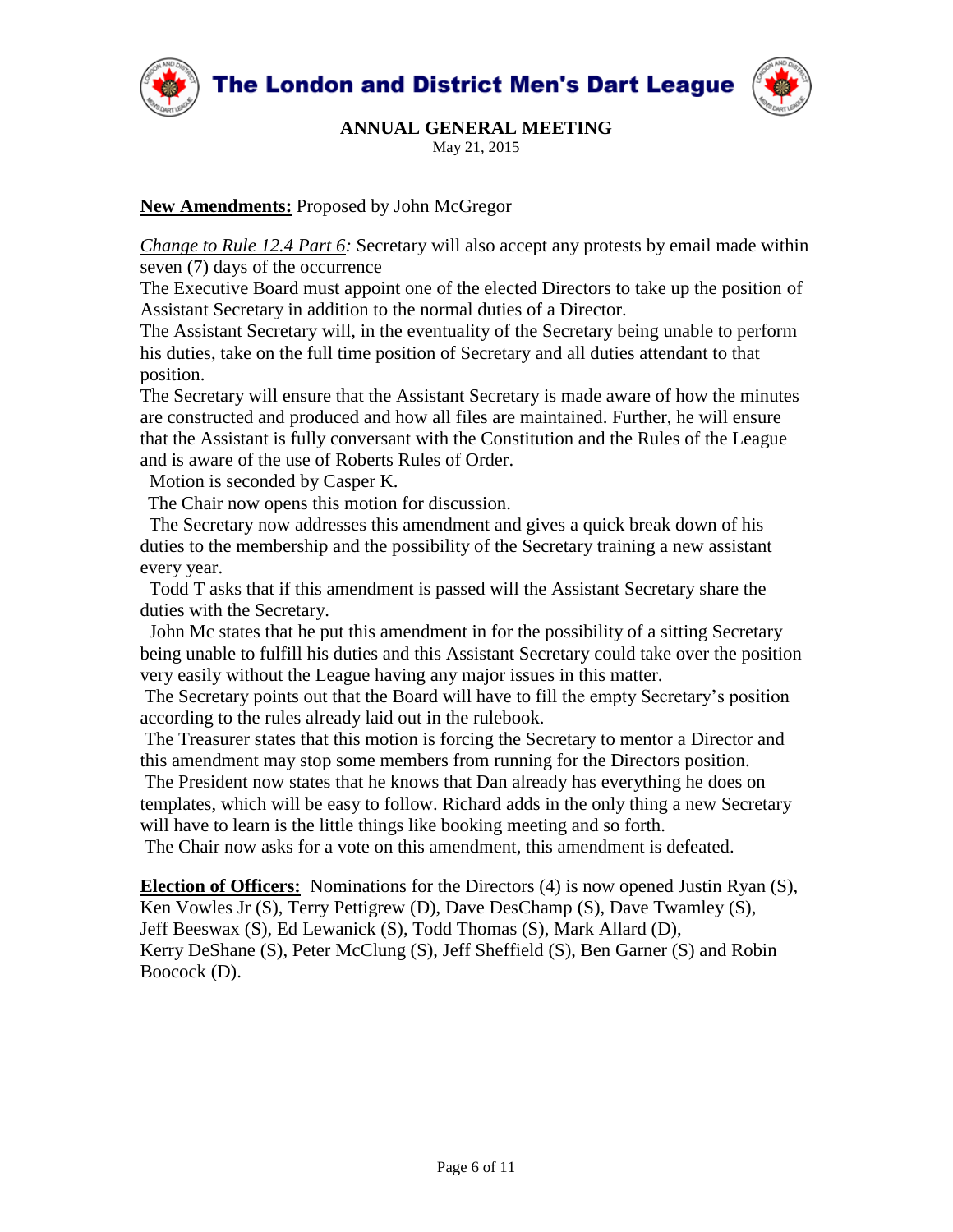



May 21, 2015

### **New Amendments:** Proposed by John McGregor

5A) *New to Rule 5:* League Tournament play may be held on weekends at the discretion of the Executive Board and at a time and venue set by the Board.

Motion is seconded by Terry P.

The Chair now opens this motion for discussion.

 The membership is now told by John Mc. that this motion would have all League tournaments on weekends.

The Chair now asks for a vote on this amendment, this amendment is defeated.

Proposed by the Secretary

6) *Delete this line from Rule 6.10: The remaining scores shall appear side by side in the center of the score board with the players' points scored on the outside of the scoreboard.* 

Motion is seconded by Todd T.

The Chair now opens this motion for discussion, none asked.

The Chair now asks for a vote on this amendment, this amendment is carried.

6A) *Move Rule 6.10 to make it Rule 6B.5: This rule should be under Rule 6B "Chalking and Scoring.*

Motion is seconded by John Mc.

The Chair now opens this motion for discussion, none asked.

The Chair now asks for a vote on this amendment, this amendment is carried.

7) *New to Rule 6B.5:* The preferred method of chalking will be left to right (score, total, score and total) for all in regular and tournament games in the LDMDL.

Motion is seconded by Mark T.

The Chair now opens this motion for discussion.

 The Secretary states that this motion is to make the League chalking the same as the rest of the darting world.

The Chair now asks for a vote on this amendment, this amendment is carried.

8) *Change Rule 7.1:* "10 Game Format  $(5<sup>th</sup>)$ " to 12 Game format.

Motion is seconded by Mark T.

The Chair now opens this motion for discussion, none asked.

The Chair now asks for a vote on this amendment, this amendment is carried.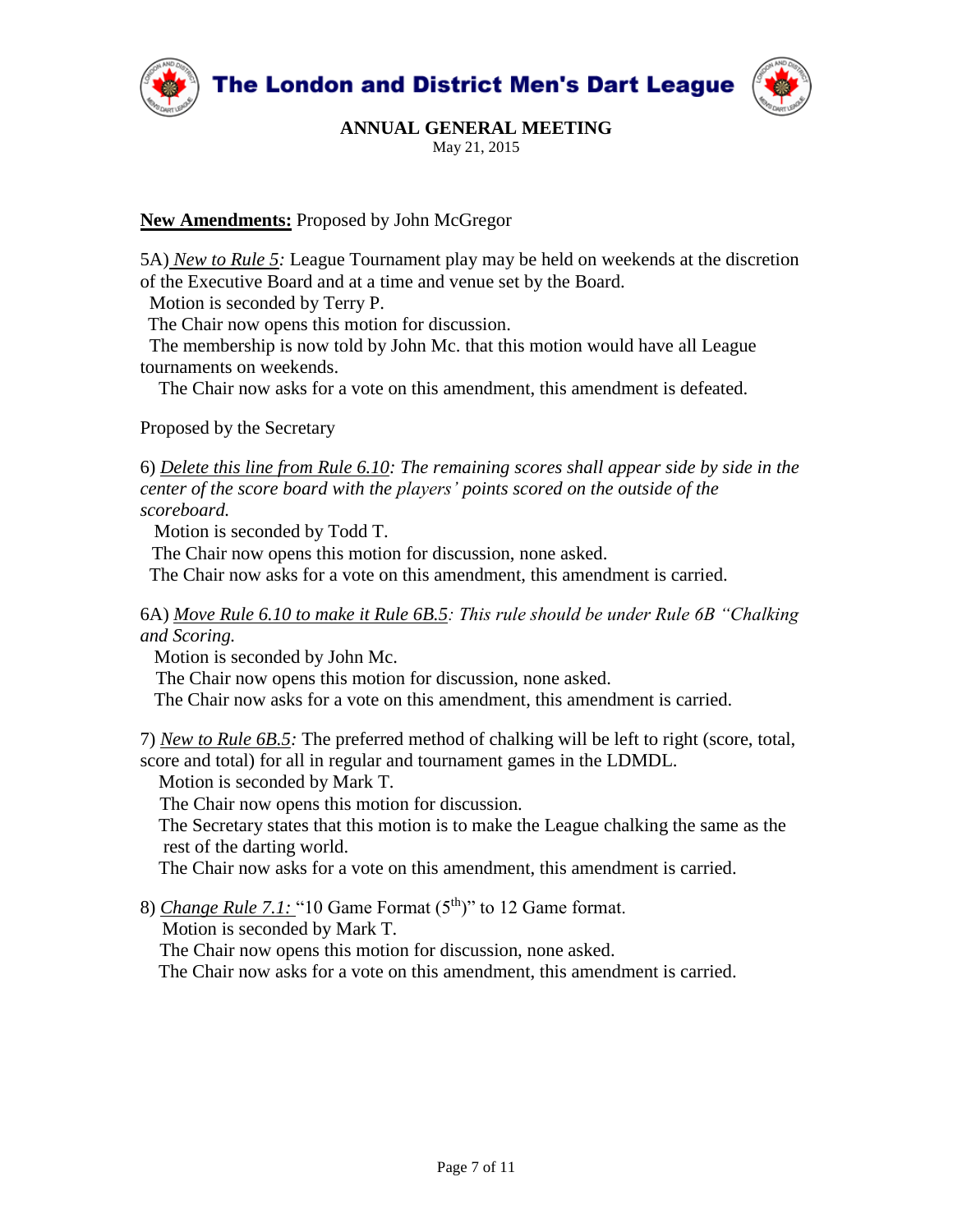

May 21, 2015

**New Amendments:** Proposed by the Vice President

9) *Delete this line from Rules 7.3, 7.4 and 7.5: Each player must play in ONE Singles match 2 out of 3 and the player must play in ONE Doubles match 2 out of 3 for all team players in attendance.*

*Change to Rules 7.3, 7.4 and 7.5 to read:* "The acting Captain/Co-Captain must offer the opportunity to play singles and doubles matches to all team members in attendance each night".

Motion is seconded by Ben G.

The Chair now opens this motion for discussion.

 The Vice President states that the way the rule is currently written all players that show up must play one singles and one doubles matches. Brian states that he or any other member shouldn't be forced to play every night if they are not able to, due to an injury or illness but the player wants to watch their team anyway.

 Another member speaks in support of this motion stating that due to his current condition he is unable to play, but he wants to watch his team still play.

 The Secretary speaks against this motion by saying that the way the rule is currently written is just fine. The idea behind having everyone in attendance play at least one singles and one doubles matches were to make sure that every player gets a chance to play. Dan is worried that a player may only get to play one game all night and that's not right.

The Chair now asks for a vote on this amendment, this amendment is carried.

**Election of Officers:** The result of the election for Directors (4) is now announced and the Directors for the next one-year term are Peter McClung, Jeff Beeswax, Ed Lewanick and Ben Garner.

The Elections Chairman now motions to have all ballots destroyed is now made, seconded by Rod O, carried.

**Break:** A motion is made by Dave T to have a ten-minute break, seconded by Ben G. The President now calls for a vote on this motion for a ten-minute break. The motion is carried so the President states that we will have a break (22:03).

**Meeting Resumes:** The President now calls the meeting back to order (22:16) and we now have forty (40) members of the League in attendance.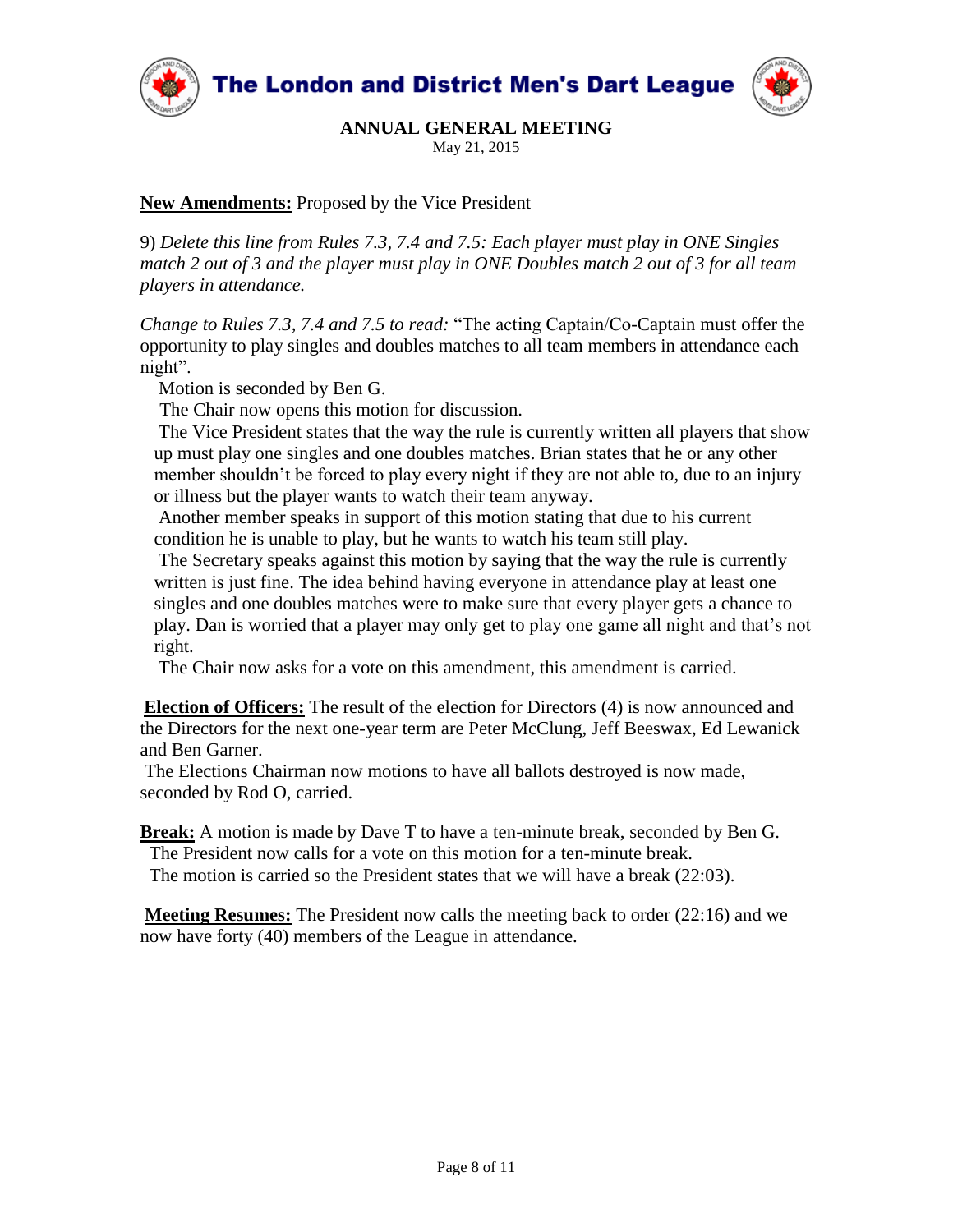

**ANNUAL GENERAL MEETING**

May 21, 2015

**New Amendments:** Proposed by John McGregor

10) *Change to Rule 7.3: It is proposed that this rule be amended by deleting the 2 Team Games thus making this an 18 game format as follows:*

Rule 7.3: In the 18 Game Format line-ups for all night's matches (singles/doubles) will be exchanged prior to nights start (8:15 pm deadline), except team game (s), it can be made out at team play time. A team that only has three (3) players must disclose all games that are to be forfeited prior to line-up exchanges. Once the line-ups are exchanged NO alterations will be allowed for any reason. In the event there are players' names inserted for play (singles/doubles) and that player is not in attendance when called to play, then that match is forfeited (by the offending player). All matches/games must be completed and have a result entered on the score sheet (win or loss), forfeited matches/games are marked as a loss. Each player must play in ONE Singles match 2 out of 3 and the player must play in ONE Doubles match 2 out of 3 for all team players in attendance. No player may play more than 3 singles matches and cannot play 3 matches in the same format (301/501). No player may play more than 3 doubles matches and cannot play more than twice with the same partner. Nights Singles and Doubles must be played simultaneously on two (2) boards, in order of play (according to the formats). If a third game is needed in Singles or Doubles, winner of the coin toss will start the third game. Rule (Break Rule 6.5) may be applied before the second sets of doubles games are started. The nights' results will be two (2) points for a win (10 matches/games or greater won). One (1) point for a tie (9-9) and zero (0) points for a loss (8 matches/games or less won). In the event 2 or more teams are tied in points at season's end (Rule 7) is used.

#### 18 GAME FORMAT

 Singles X 4 sets (2 of 3 games) 501 straight in double out Doubles X 2 sets (2 of 3 games) 601 straight in double out Singles X 4 sets (2 of 3 games) 301 double in double out Break Rule 6.5

 Doubles X 4 sets (2 of 3 games) 601 straight in double out Singles X 4 sets (2 of 3 games) 501 straight in double out

Motion is seconded by Mark T.

The Chair now opens this motion for discussion.

 John Mc now explains why he would like to see the two team game eliminated from the 20 game format, making the new format of 18 games, all singles and doubles. John states that the night is just too long and the elimination of the two team games would speed up the night.

 The Secretary states that the format has been the same for the last several years and some nights do drag on, but Dan doesn't think that the team games are to blame for the night dragging on. Dan states that if teams in the 20 game format have one or two have singles or doubles matches go to the third game, that's where the night drags on. Several other members stand up and voice their support for this amendment and call for a vote.

The Chair now asks for a vote on this amendment, this amendment is carried.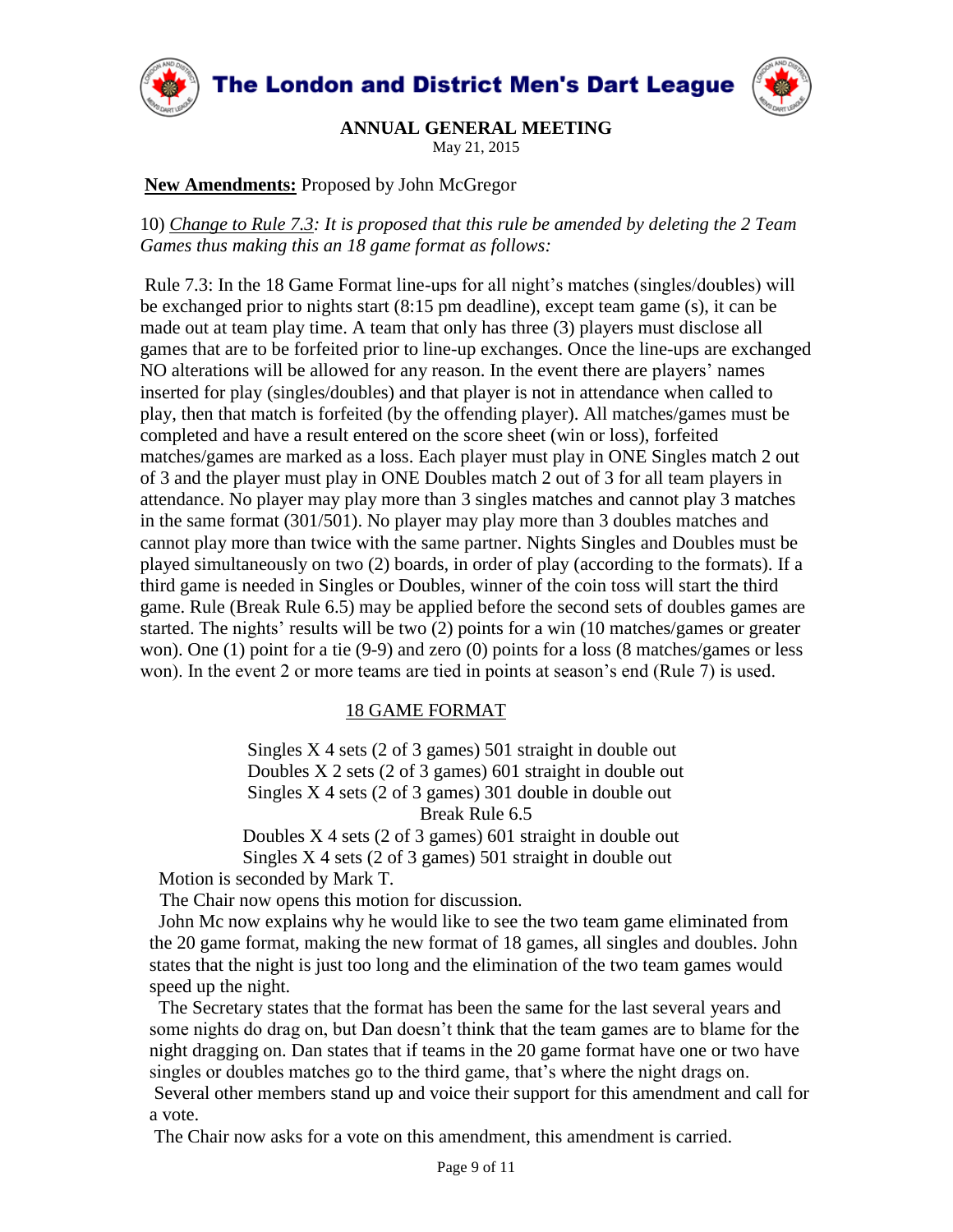

May 21, 2015

#### **New Amendments:** Proposed by the President

11) *Delete Rule 7.3: Eliminate the 20 game format and shift the teams to play the 20 game Premier format.*

The proposer of this amendment says he wishes to withdraw this amendment at this time.

Proposed by the Secretary

 The Secretary now requests the Chair to group amendments 12, 13, 14 and 15 to be discussed and voted on as one big amendment since this amendment covers all the formats that have singles and doubles play.

The Chair agrees with the Secretary and now states that we will be discussing and voting on amendments 12, 13, 14 and 15 together.

12) *Add to Rule 7.2:* If a team only has three (3) players then that team must forfeit three (3) singles matches and four (4) doubles matches.

13) *Add to Rule 7.3:* If a team only has three (3) players then that team must forfeit three (3) singles matches and three (3) doubles matches.

14) *Add to Rule 7.4:* If a team only has three (3) players then that team must forfeit two (2) singles matches and two (2) doubles matches.

15) *Add to Rule 7.5:* If a team only has three (3) players then that team must forfeit one (1) singles match and two (2) doubles matches.

Motion is seconded by Dave T.

The Chair now opens this motion for discussion.

The Secretary states that in every format there are limitations to the number of matches one player can play in. This rule change would make it clear to everyone what will happen as far as number of games a team must forfeit if they only have three players show up and play at the start of the night.

Terry P states that in the 16 game format a team that has only three players show up, that team only forfeits one singles match. Terry also says that the way the format is allows a team to do that.

The Secretary answers that statement by saying it is more a punishment to a team that has only three players, since if that team is a good team they could dominate the division. The Chair now asks for a vote on these amendments, the motion is carried.

16) *Delete this line from Rule 7.5: "You must have 4 players to play Singles and Doubles, if you have only 3 players you must forfeit 1 Singles match and also forfeit 1 Doubles match".*

Motion is seconded by Dave T.

The Chair now opens this motion for discussion.

The Secretary states that since the just past amendments this current rule is not needed. The Chair now asks for a vote on this amendment, this amendment is carried.